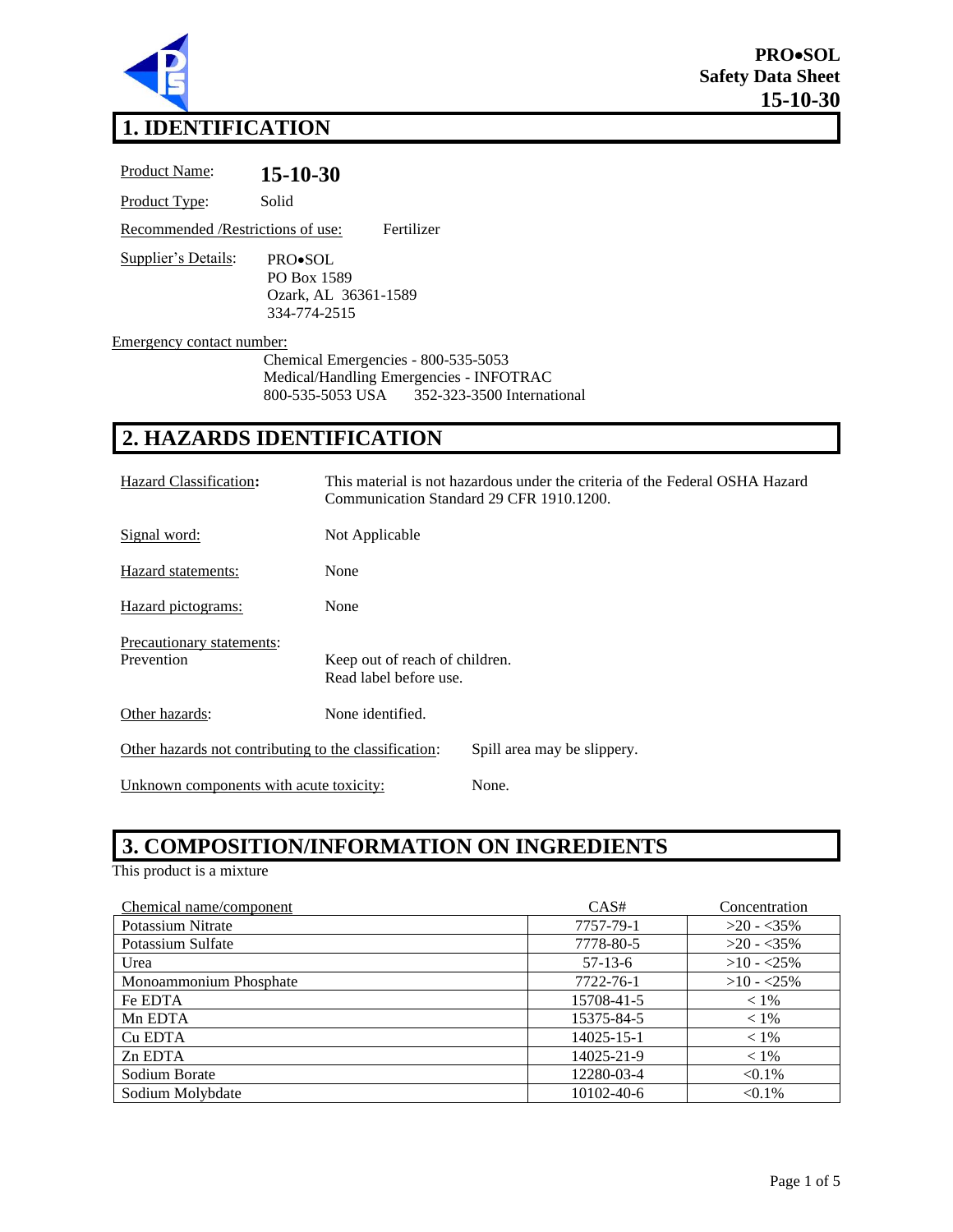

### **4. FIRST-AID MEASURES**

Description of first aid measures:

| Eye Contact --If in eyes:   | Flush with water for 15 minutes. Call a doctor for treatment if irritation persists.                                                                                                                                                           |
|-----------------------------|------------------------------------------------------------------------------------------------------------------------------------------------------------------------------------------------------------------------------------------------|
| Skin Contact - If on skin:  | Wash thoroughly with soap and water. Launder clothing before reuse.                                                                                                                                                                            |
| Inhalation -- If inhaled:   | Remove affected person from source of exposure. Call 911 if breathing is difficult.                                                                                                                                                            |
| Ingestion -- If ingested:   | Do not induce vomiting. Get medical attention. Have the product label with you when                                                                                                                                                            |
|                             | calling a doctor or going for treatment.                                                                                                                                                                                                       |
| $\sim$ $\sim$ $\sim$ $\sim$ | $\cdots$<br>$\mathcal{A}$ , and a set of the set of the set of the set of the set of the set of the set of the set of the set of the set of the set of the set of the set of the set of the set of the set of the set of the set of the set of |

Indication of any immediate medical attention and special treatment needed: No additional information available.

## **5. FIRE-FIGHTING MEASURES**

| Extinguishing media:             |                                                                               |
|----------------------------------|-------------------------------------------------------------------------------|
| Suitable extinguishing media:    | Water fog, foam or spray, dry chemical, carbon dioxide, sand                  |
| Unsuitable extinguishing media:  | None                                                                          |
| Special hazards arising from the | Material is not combustible. Product packaging is not self-ignitable, but may |
| substance or mixture:            | support combustion.                                                           |
|                                  |                                                                               |
| Advice for firefighters:         |                                                                               |
| Firefighting instructions:       | Use extinguishing media appropriate for the surrounding materials.            |
| Protection during                | Wear appropriate protective equipment and self-contained breathing apparatus  |
| firefighting:                    | (SCBA) with a full face-piece operated in positive pressure mode.             |
|                                  |                                                                               |
| Other information:               | Do not allow run-off from fire-fighting to enter drains or water courses.     |

### **6. ACCIDENTAL RELEASE MEASURES**

Personal precautions, protective equipment, and emergency procedures:

Use protective equipment to prevent contact with skin and eyes or inhalation of dust. Use site specific emergency procedures if product is released. Prevent entry to sewers and public surface waters per site specific containment procedures.

Methods and material for containment and cleaning up:

Use mechanical means. Store material in suitable containers for recycle or disposal. Minimize dust generation.

## **7. HANDLING AND STORAGE**

Precaution for safe handling: Avoid contact with skin and eyes. After handling, wash hands thoroughly with soap and water. Avoid generating and breathing dust. Wash before eating and drinking.

Safe Storage conditions: Store in a dry, cool, and well-ventilated area. Protect from weather. Incompatible materials: Strong alkaline or acid compounds.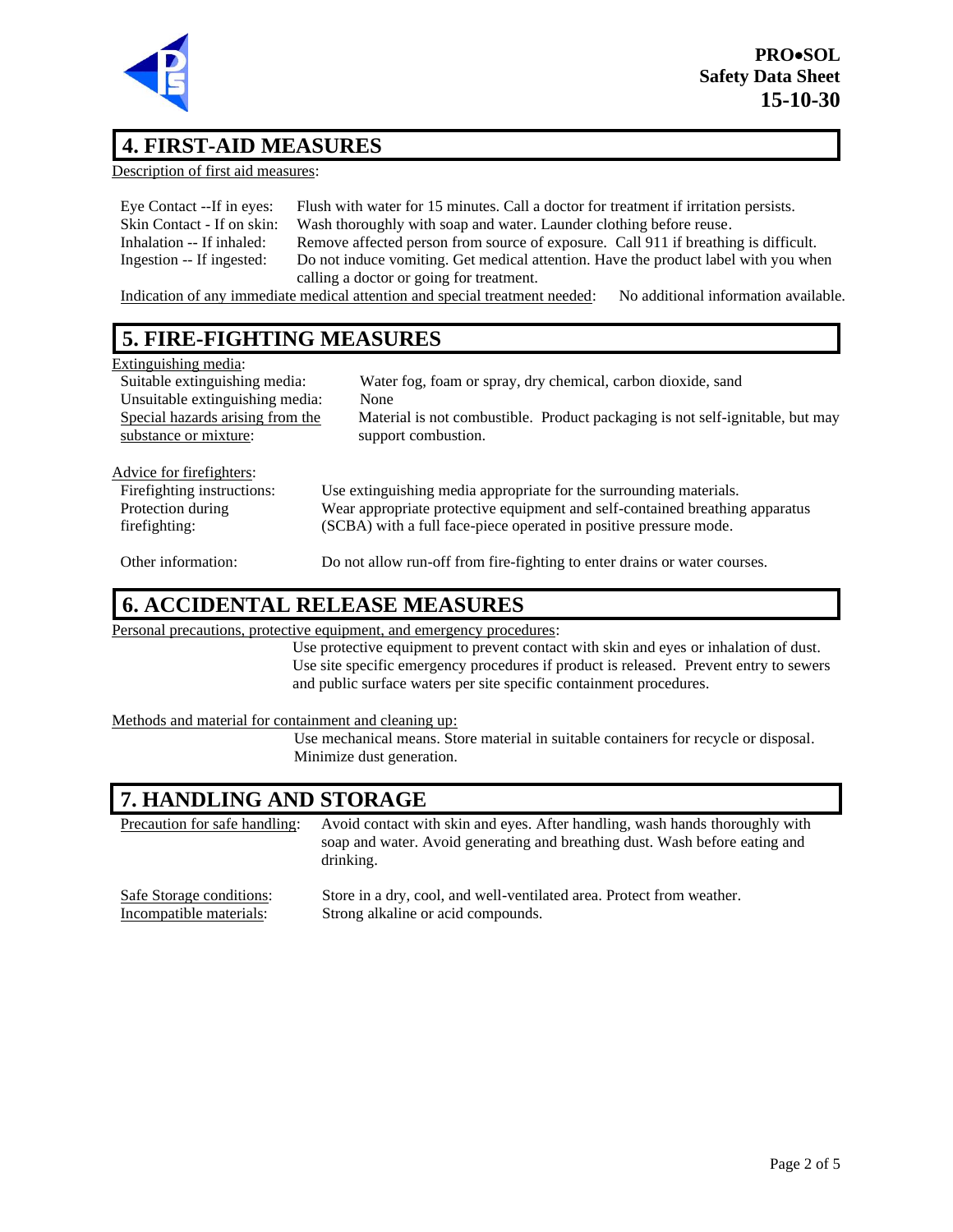

### **8. EXPOSURE CONTROL/PERSONAL PROTECTION**

| Exposure limits are listed below, if they exist:                       |                      |                 |                                                      |
|------------------------------------------------------------------------|----------------------|-----------------|------------------------------------------------------|
| Component                                                              | Regulation           | Type of listing | Value/Notation                                       |
| $Dust - inhalable particles$                                           | <b>ACGIH</b>         | <b>TWA</b>      | $10 \text{ mg/m}^3$                                  |
| $Dust$ – respirable particles                                          | <b>ACGIH</b>         | <b>TWA</b>      | $3 \text{ mg/m}^3$                                   |
| Copper compounds                                                       | OSHA / ACGIH / NIOSH | <b>TWA</b>      | $1 \text{ mg/m}^3/1 \text{ mg/m}^3/1 \text{ mg/m}^3$ |
| Manganese compounds                                                    | <b>ACGIH / NIOSH</b> | <b>TWA</b>      | 0.02 mg/ $m^3/1$ mg/ $m^3$                           |
| Molybdenum, soluble compounds                                          | <b>ACGIH</b>         | <b>TWA</b>      | $0.5 \text{ mg/m}^3$                                 |
| Zinc compounds (dust)                                                  | <b>ACGIH</b>         | <b>TWA</b>      | $10 \text{ mg/m}^3$                                  |
| Engineering controls:<br>Use adequate ventilation to prevent exposure. |                      |                 |                                                      |
|                                                                        |                      |                 |                                                      |

| Personal protective measures: |                                                                              |
|-------------------------------|------------------------------------------------------------------------------|
| Hand protection:              | Wear suitable protective gloves to prevent direct exposure.                  |
| Eye protection:               | Safety glasses with side shields or tight fitting goggles.                   |
| Skin and body protection:     | Wear long sleeved clothing or other suitable clothing to prevent skin        |
|                               | exposure.                                                                    |
| Respiratory protection:       | Where dust is generated and appropriate engineering controls cannot          |
|                               | maintain acceptable levels, use appropriate respiratory protection equipment |
|                               | to prevent inhalation of materials.                                          |
| Special requirements for PPE, | No specialty PPE requirements beyond those previously identified.            |

protective clothing or respirators:

# **9. PHYSICAL AND CHEMICAL PROPERTIES**

| Physical state:               | Solid                       | Vapor pressure:        | <b>NA</b>                |
|-------------------------------|-----------------------------|------------------------|--------------------------|
| Color:                        | Pale Blue                   | Vapor density:         | <b>NA</b>                |
| Odor:                         | <b>Odorless</b>             | Relative density       | $68$ lbs/ft <sup>3</sup> |
| Odor threshold:               | NA.                         | Solubility:            | 100% soluble in water    |
| pH:                           | 4.0-5.0 at 5% concentration | Partition coefficient: | <b>NA</b>                |
| Melting point/freezing point: | <b>NA</b>                   | Auto ignition temp:    | <b>NA</b>                |
| Initial boiling point/range:  | <b>NA</b>                   | Decomposition temp:    | <b>NA</b>                |
| Flashpoint:                   | <b>NA</b>                   | Viscosity:             | <b>NA</b>                |
| Evaporation rate:             | <b>NA</b>                   |                        |                          |
| Flammability (solid gas):     | <b>NA</b>                   |                        |                          |
| Upper/lower flammability or   | <b>NA</b>                   |                        |                          |
| explosive limits:             |                             |                        |                          |

Other information: No additional information.

### **10. STABILITY AND REACTIVITY**

Reactivity: This product is stable under normal conditions of use, storage and transport.

Chemical stability: This product is stable at ambient temperatures and atmospheric pressures.

Other: Hazardous reactions: None determined.<br>Conditions to avoid: Avoid high temper Avoid high temperatures. Prevent contact with moisture or incompatible materials. Incompatible materials: Strong alkaline or acid compounds. Hazardous decomposition products: Metal and sulfur fumes when excessive heat is applied.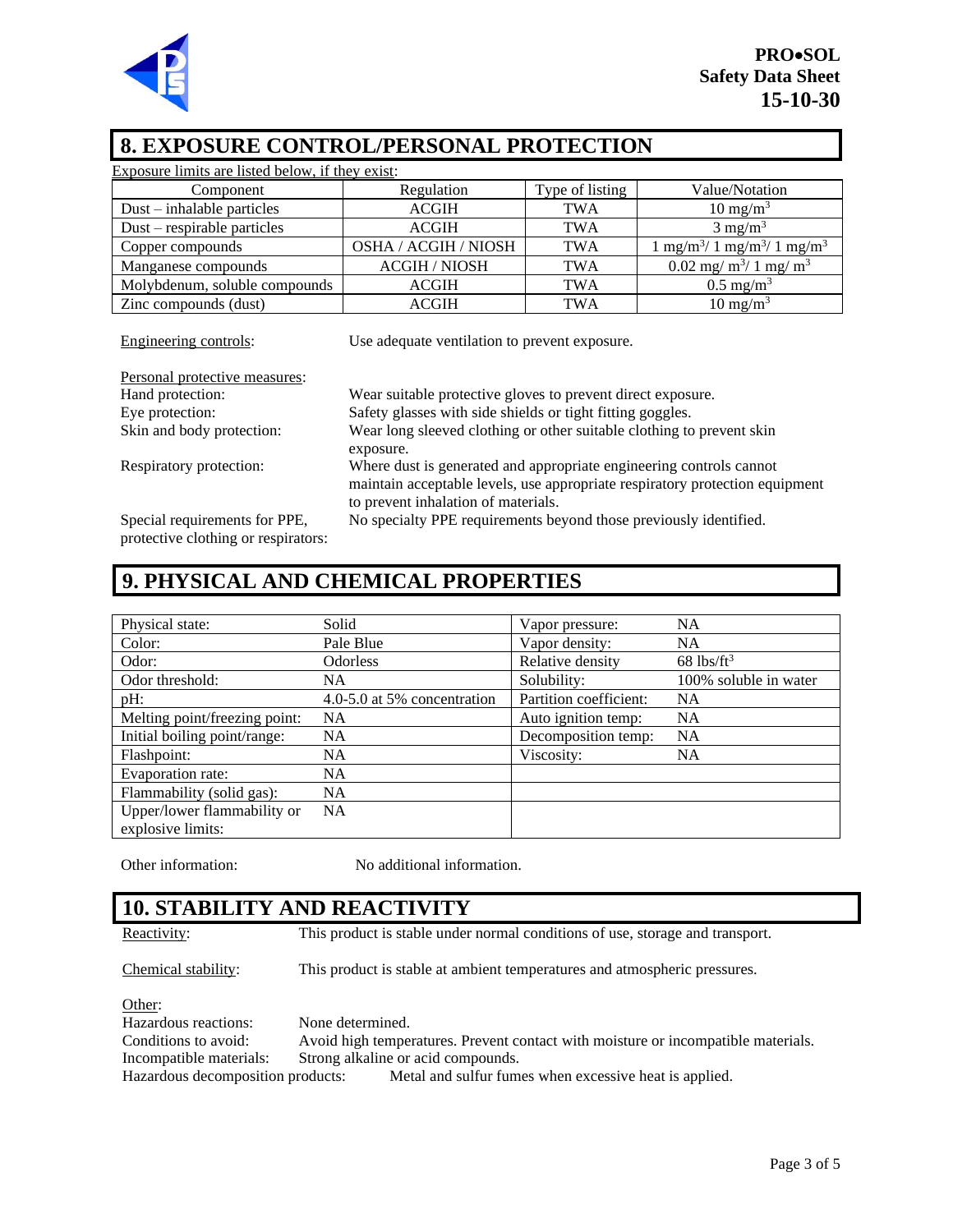

**PRO**•**SOL Safety Data Sheet 15-10-30**

## **11. TOXICOLOGICAL INFORMATION**

| 11. I UAIUULUULUAL INFUNNATIUN                                     |                                                                                                   |                 |  |
|--------------------------------------------------------------------|---------------------------------------------------------------------------------------------------|-----------------|--|
| Likely routes of exposure:                                         | Inhalation, Ingestion, Skin contact, Eye contact                                                  |                 |  |
| Symptoms/injuries after inhalation:                                | High concentrations of dust may irritate the throat and<br>respiratory system and cause coughing. |                 |  |
| Symptoms/injuries after Ingestion:                                 | Mixture components not known to be harmful.                                                       |                 |  |
| Symptoms/injuries after skin contact:                              | Prolonged contact may cause skin irritation                                                       |                 |  |
| Symptoms/injuries after eye contact:                               | Dust may cause eye irritation.                                                                    |                 |  |
| Acute toxicity:                                                    | Mixture based on components' toxicity. Not classified.                                            |                 |  |
| Reproductive toxicity:                                             | No relevant data found.                                                                           |                 |  |
| Specific Target Organ Toxicity-S E:                                | No relevant data found.                                                                           |                 |  |
| Specific Target Organ Toxicity-R E:                                | No relevant data found.                                                                           |                 |  |
| Carcinogenicity:                                                   | Not classified.                                                                                   |                 |  |
| NTP (National Toxicology Program):                                 |                                                                                                   | Not classified. |  |
| IARC (International Agency for Research on Cancer):                |                                                                                                   | Not classified. |  |
| ACGIH (American Conference of Governmental Industrial Hygienists): |                                                                                                   | Not classified. |  |

### **12. ECOLOGICAL INFORMATION**

Toxicity: No testing data available. Persistence and degradability: No data is available on the degradability of this product. Bioaccumulative potential: No data is available. Mobility in soil: No data is available. Other adverse effects: No further relevant information available.

#### **13. DISPOSAL CONSIDERATIONS**

Waste treatment methods: Recommend recycling excess product if at all possible. Avoid sewage and landfill disposal. Place contaminated material in suitable, labeled containers for disposal. See section 8 for exposure control information.

### **14. TRANSPORT INFORMATION**

#### **DOT: Not regulated for transport**

This information is not intended to convey all specific regulatory or operational requirements/information relating to this product. Transportation classifications may vary by container volume and may be influenced by regional or country variations in regulations. It is the responsibility of the transporting organization to follow all applicable laws, regulations and rules relating to the transportation of the material.

# **15. REGULATORY INFORMATION**

**OSHA Hazard Communication Standard**: This product is not a "Hazardous Chemical" as defined by the OSHA Hazard Communication Standard, 29 CFR 1910.1200.

Ingredients listed on TSCA inventory: Yes

CERCLA Section 103 Hazardous Substances: Copper Compounds, Manganese Compounds, Zinc Compounds EPCRA Section 311/312 Hazard Categories: None

EPCRA Section 313 Toxic Release Inventory: Copper Compounds, Manganese Compounds, Zinc Compounds California Proposition 65 (Safe Drinking Water and Toxic Enforcement Act of 1986):

This product contains no listed substances known to the State of California to cause cancer, birth defects or other reproductive harm, at levels which would require a warning under the statute.

Micronutrient Approvals / Registrations: California Department of Food and Agriculture (CDFA): Company Registration# 11871